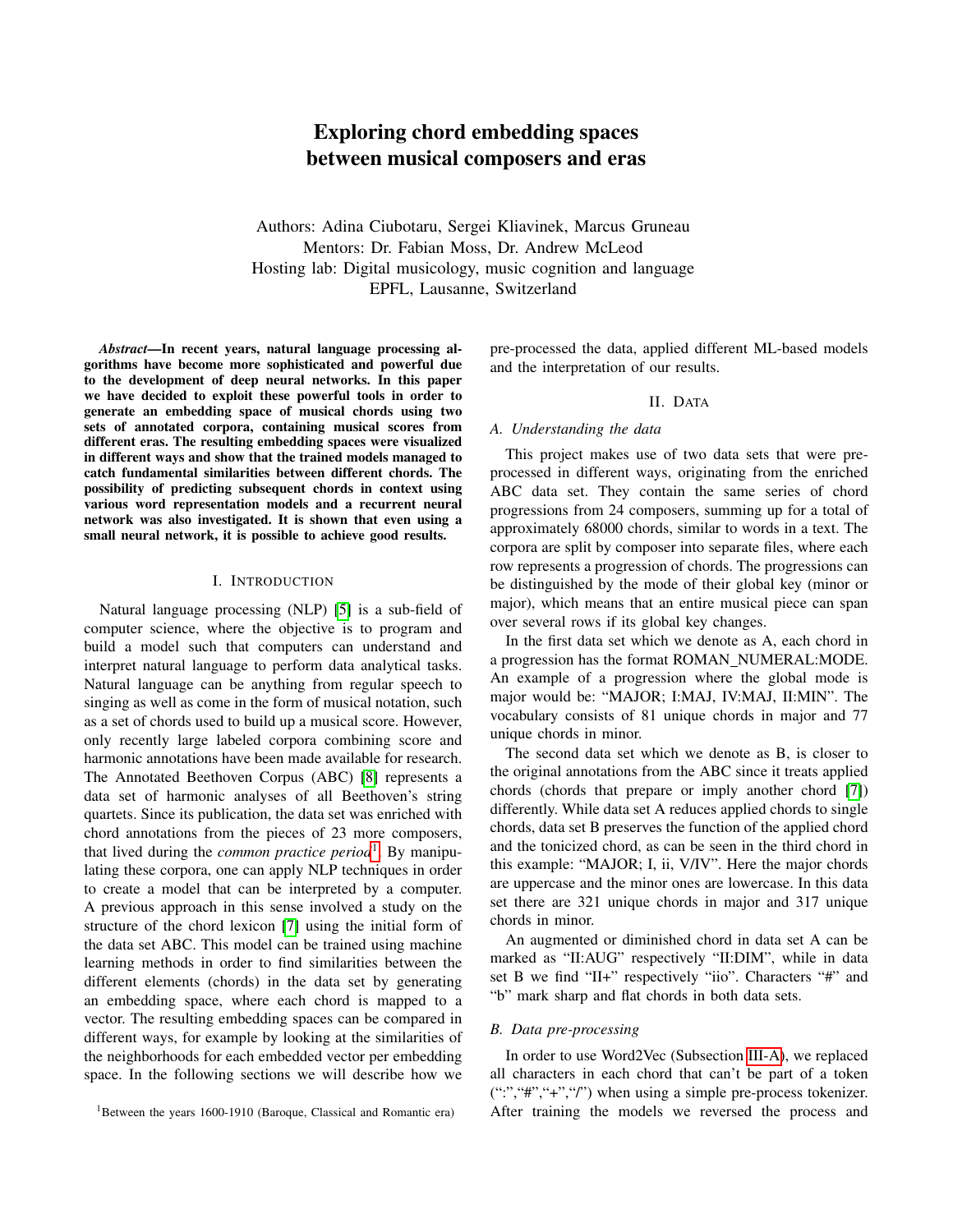mapped each chord back to its normal representation for visualization purposes.

We decided to further split each data set into two subsets based on the global key of each progression because of the natural difference in sound between the two. [\[1\]](#page-4-3)

For analytical purposes, we decided to split the minor and major subsets in three ways to obtain different inputs for the machine learning models which are introduced in (Subsection [III-A\)](#page-1-0): No splitting, treating each composer separately and grouping composers based on which era they lived during (Baroque, Classical or Romantic).

# III. MODELS AND METHODS

In this section we describe the different models and methods that were applied to generate our results and why we chose them.

# <span id="page-1-0"></span>*A. Word2Vec*

One of the most popular word embedding libraries that exists is called Word2Vec [\[6\]](#page-4-4) (W2V), which uses neural networks in order to learn relationships between each word (chord in our case). We chose to use the  $Gensim<sup>2</sup>$  $Gensim<sup>2</sup>$  $Gensim<sup>2</sup>$  implementation because we found that it was well documented and simple to include in our Python machine learning pipeline.

The parameters used when training the W2V model (for the subsets that include all composers or eras) were  $size = 20, min\_count = 50, window = 1$  and  $sg = 0$ (default). The size parameter adjusts the dimension of the embedding space. This was manually tuned to 20 which seemed to give us a good spread between the vectors in the embedding space. The documentation states that "Bigger size values require more training data, but can lead to better (more accurate) models. Reasonable values are in the tens to hundreds.". This is important because our vocabulary for data set A is small (in the hundreds) compared to a large language corpora such as the English language which can contain up to hundreds of thousands of words. The window parameter is according to the documentation the "maximum distance between the current and predicted word within a sentence." This parameter was set to 1 because we assume that a chord depends mostly on its immediate neighbor. The *min count* parameter filters out any chords which have a lower frequency than the set value. We chose 50 because it allowed us to keep the most common chords while filtering out the noise generated by rare chords. We used a smaller value  $(15)$  for the  $min\_count$  parameter when the subsets with separate composers were trained because some of them have a small corpus. The sg parameter determines if W2V will use a Skip-gram (SG) or continuous bag of words (CBOW) model. The main difference between these two is the way they are trained: While the neural network used by the CBOW implementation tries to predict a word given a context of words, SG tries to predict the context given single words. We decided to use the (default) CBOW model because the generated embedding spaces were almost identical when compared to the ones created when using a SG model.

There are several ways to compare and visualise the embedding space generated by each model. A common method is to project the entire embedding space onto a 2D plane using FastICA [\[3\]](#page-4-5). Even though the resulting plot can be difficult to interpret for our purposes, the idea is that the more similar two chords are, the closer they should be on the projected space.

# *B. LSTM training*

Another interesting topic is the prediction of the next chord given a set of previous chords. This is important from several points of view:

- It allow us to compare our Word2Vec model with the classical one-hot vector representation.
- It allows us to determine if there are any patterns in the different works of composers or any stable combinations of chords.
- With the capability of predicting the next chord it is possible to create a recommendation system, which could allow musicians to use it for generating new chord sequences.

To solve the problem of predicting the next chord, a neural network of the LSTM type [\[2\]](#page-4-6) (Long short-term memory) can be used. This is a subspecies of recurrent neural networks, which is actively used in the tasks of predicting and analyzing time series and recognizing human speech. The main advantage of such a network is that the "forgetting" of information is regulated, not by the usual activation function, but by special gates that allow storing information for a long time. As a result, it is possible to get a dependence on several previous chords. This requires a large amount of data due to the complexity of the model.

We chose to use a simple architecture, in which the number of input and output neurons is equal to the dimension of embedding space containing a single 100 neuron hidden layer. The neural network was trained for 10 epochs.

During the training phase, three different embedding spaces generated by Word2Vec with a dimension of 20, 77 and 100 were used. As a reference, a one-hot vector representation with 77 dimensions was also used. The predictions based on the 2–5 previous chords were analyzed: If the next chord was the nearest neighbor of the predicted one, the prediction was scored as successful, otherwise—as unsuccessful.

#### IV. RESULTS

## *A. Word2Vec*

We plotted the minor and major progressions separately using all models resulted from the grouping possibilities

<span id="page-1-1"></span><sup>2</sup>https://radimrehurek.com/gensim/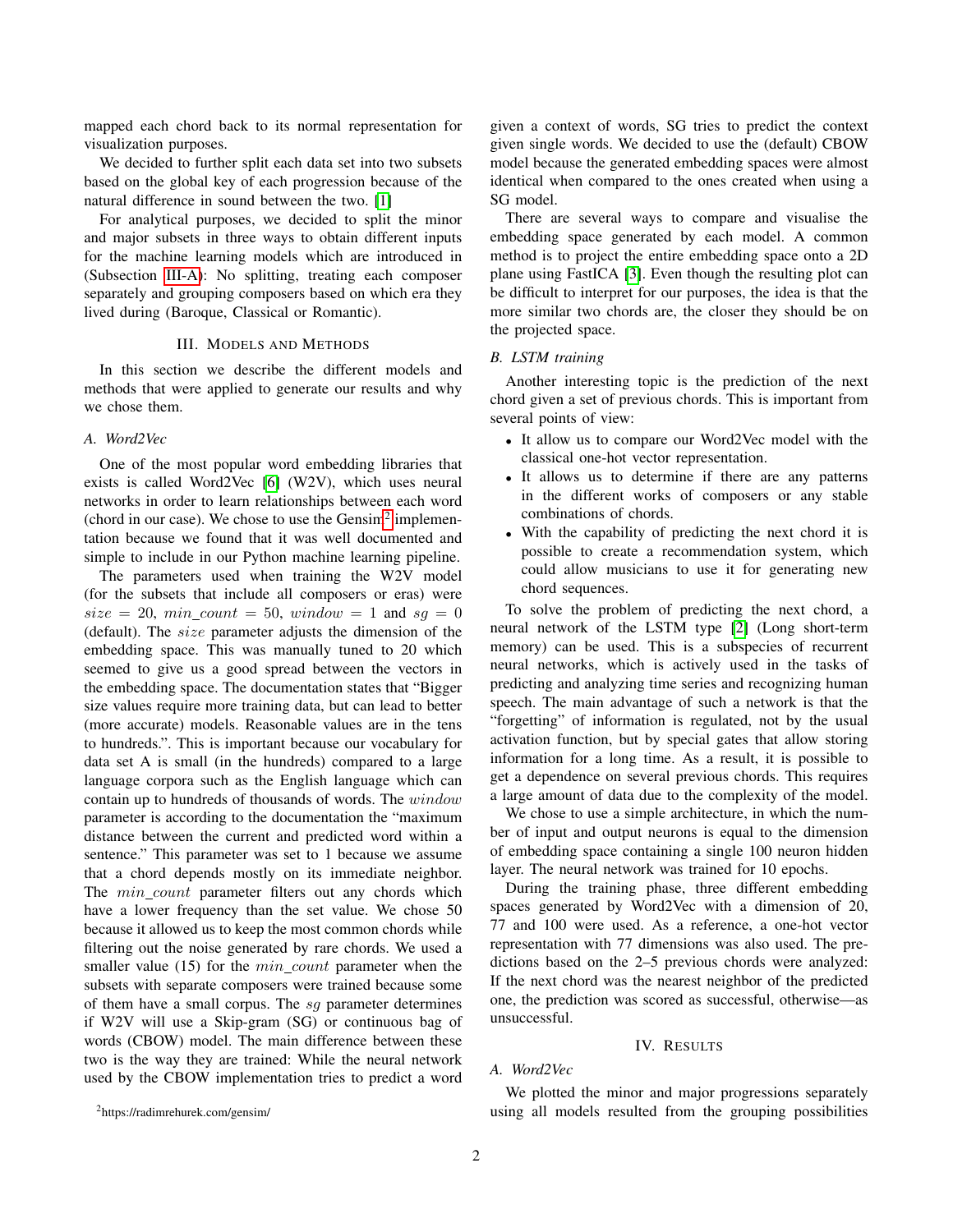described in Subsection [II-B.](#page-0-1) Each chord point was scaled proportionally to its log-frequency in the corpus making the common chords stand out in the plots.

In Figure [1](#page-2-0) the chords that are in the same key as the tonic (I:MAJ, II:MIN, III:MIN, IV:MAJ, V:MAJ, VI:MIN, VII:DIM) and which are also the most frequent, are close together except VII:DIM and III:MIN. Common chords are usually grouped together, as we noticed in most of the FastICA plots regardless of the subset used for training the models. This can be explained by the fact that common chords also occur together in progressions.



<span id="page-2-0"></span>Figure 1. FastICA projection of the embedding space (major context) using dataset A.

Other than studying the chords for each individual model we also compared the different models to each other. To do this we used the similarity function from the Word2Vec gensim module which returns a list containing the top  $n$ most similar chords given a single one, along with their similarity scores, which is based on the cosine similarity (because of the high dimension of the embedding space). Each comparison involved either several major models or minor ones. We compared all data sets (using the models that were trained on all the composers), all eras and all composers to each other. To get a better overview we created a clustered heat map using the similarity matrix between each chord in an era and compared the resulting plots.

Dividing the data sets by eras, we notice the same patterns repeating through each period, namely the common chords in the major models (I:MAJ, II:MIN, IV:MAJ, V:MAJ, VII:DIM) being the most similar and sticking together as in the left cluster formed in Figure [2.](#page-2-1)



<span id="page-2-1"></span>Figure 2. Clustered heatmap based on the similarity between the chords of the classical major model

Another approach we adopted was to apply the K-means clustering [\[4\]](#page-4-7) algorithm over the different embedding spaces generated from the models which were trained across all composers. Since our vocabulary is relatively small, we could iterate over a narrow range of values for the K parameter in order to manually choose the one that produced the most meaningful split.

Figure [3](#page-3-0) is the fastICA projection of data set B in minor context. It supports the clustering obtained by K-means on the same data set, for example the cluster formed around the point  $(-0.1, 0.0)$  which maps to each chord in cluster 3, or the cluster which is concentrated around the point  $(0.2, -0.05)$  which maps to cluster 5.

Figure [4](#page-3-1) shows the distance between each pair of clusters. We can assign a cluster a label signifying its repetitive tonicized chord: cluster  $1 - v$ , cluster  $3 - III$ , cluster  $6$ iv, cluster 7 – VII, cluster 8 – VI, cluster 9 – bII. Clusters 2 and 4 can't be categorized in this way since they do not signify any repetitive tonicized chord. Cluster 5 contains the common chords in minor which are also displayed in the right side of Figure [3.](#page-3-0) This result is meaningful because we observe that most clusters contain applied chords with the same tonicized chord.

In Figure [4](#page-3-1) clusters 1, 3 and 7 are grouped together and separated from all the others, which makes sense in the minor key, because they are related to the relative major key. The left side of Figure [3](#page-3-0) presents the same separation for the tonicized chords:  $III - at$  the top,  $VII - in$  the middle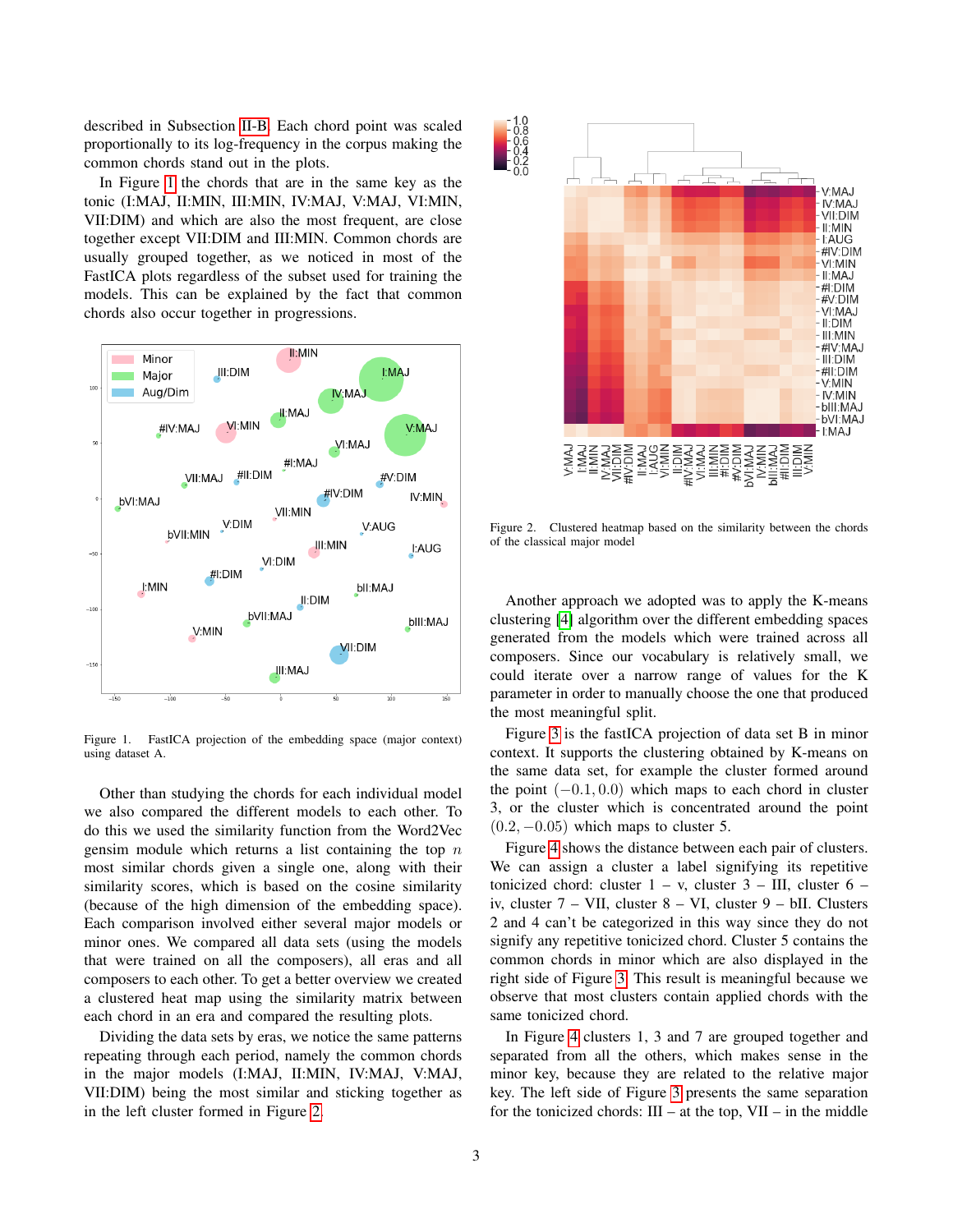and  $v - at$  the bottom.



<span id="page-3-0"></span>Figure 3. FastICA projection of the embedding space (minor context) using dataset B.

- Cluster 1: v, iio/v, iv/v,  $V/v$ ,  $\#$ viio/v
- Cluster 2: VI, #vio, I, viio, vo, i/iv, #viio/V, III+
- Cluster 3: III, viio/III, ii/III, V/III, vi/III, IV/III
- Cluster 4: IV, V/IV, #viio/ii, V/ii, ii, #iii, vi, iii, #vi, #ivo
- Cluster 5: i, iio, V, #viio, viio/V, V/V, vii/V
- Cluster 6: iv, #viio/iv, iio/iv, iv/iv, V/iv
- Cluster 7: V/VII, viio/VII, VII, ii/VII, IV/VII
- Cluster 8: viio/VI, V/VI, vii
- Cluster 9: bII, V/bII

#### *B. LSTM results*

During the study, three models were considered:

- Word2Vec input with Word2Vec output
- Word2Vec input with one-hot vector output
- One-hot vector input with one-hot vector output

In all three cases we found that there exists a dependence between a chord and the previous chords. The prediction accuracy was between 35-40 % (for the W2V in/out model), which we believe is successful in the presence of several dozen different chords. Since this was applied across multiple composers of different eras we come to the conclusion that there exists stable combinations of chords for each era.

Another interesting result is that the prediction results seem to be weakly dependent on the length of the previous sequence of chords. They were only slightly different when comparing the predictions for 2, 3 or 4 of the previous



<span id="page-3-1"></span>Figure 4. Clustered heatmap based on the distance between the clusters formed on the minor model.

chords (the difference fluctuating within 5 percent). Stable dependencies are clearly observed only for pairs of chords.

As a final step, we compared the LSTM model when trained using a Word2Vec embedding vs. a one-hot vector encoding. A one-hot vector model is simple and it is interesting for us to compare it and see if we over complicated things by using W2V. The best result using the Word2Vec embedding was about 35-40 %, which is almost double performance when comparing it with the result of the one-hot model, which was less than 20 % (and higher than predicting a one-hot vector from Word2Vec vectors  $\approx$  20%). These results can be explained by Word2Vec having a connection between the relative position of the chords and their similarity (in a musical sense). Therefore, gradient descent would make more sense with this model than with a one-hot vector representation, in which our chord arrangement is fairly random. The result of predicting using a Word2Vec embedding is weakly dependent on the dimension of the chord representation space which causes it to fluctuate between 35-40%.

### V. SUMMARY

Our main objective was to explore how well the different proposed models would fit to the initial data set of annotated chord corpora and if we could find some interesting patterns, since most of the learning we applied is unsupervised. Using the proposed Word2Vec model to generate a word embedding space of chords, we discovered that it did cluster meaningful chords with each other. This was easy to visualize using K-means clustering, as similar chords were put in the same groups. We also experimented with training a LSTM model to predict the following chord given a sequence of previous ones, which gave us an accuracy of around 40%.